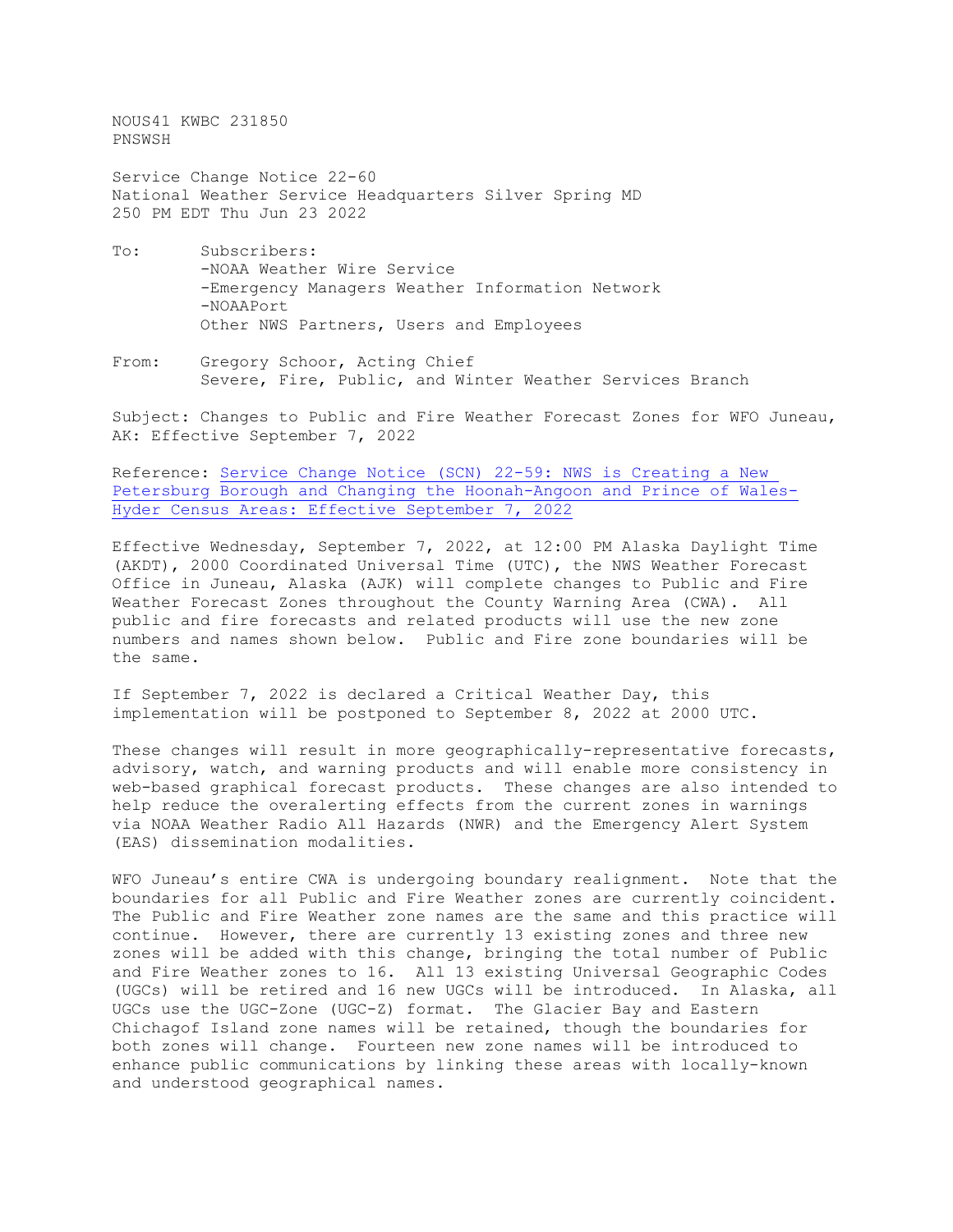Current UGCs: Current Public and Fire Weather Zone Names -------------------------------------------------------- AKZ017: Cape Fairweather to Cape Suckling Coastal Area AKZ018: Taiya Inlet and Klondike Highway AKZ019: Haines Borough and Lynn Canal AKZ020: Glacier Bay AKZ021: Eastern Chichagof Island AKZ022: Salisbury Sound to Cape Fairweather Coastal Area AKZ023: Cape Decision to Salisbury Sound Coastal Area AKZ024: Eastern Baranof Island and Southern Admiralty Island AKZ025: Juneau Borough and Northern Admiralty Island AKZ026: Inner Channels from Kupreanof Island to Etolin Island AKZ027: Dixon Entrance to Cape Decision Coastal Area AKZ028: Southern Inner Channels AKZ029: Misty Fjords New UGCs: New Public and Fire Weather Zone Names ------------------------------------------------ AKZ317: City and Borough of Yakutat AKZ318: Municipality of Skagway AKZ319: Haines Borough and Klukwan AKZ320: Glacier Bay AKZ321: Eastern Chichagof Island AKZ322: Cape Fairweather to Lisianski Strait AKZ323: City and Borough of Sitka AKZ324: Admiralty Island AKZ325: City and Borough of Juneau AKZ326: Petersburg Borough AKZ327: Western Kupreanof Island and Kuiu Island AKZ328: Prince of Wales Island AKZ329: City and Borough of Wrangell AKZ330: Ketchikan Gateway Borough AKZ331: City of Hyder AKZ332: Annette Island NWS products affected by WFO Juneau, AK, Public and Fire Zone changes are listed below. Product Name WMO Heading AWIPS ID -----------<br>FXAK67 PAJK Area Forecast Discussion FXAK67 PAJK AFDAJK Avalanche Weather Guidance FWAK47 PAJK AVGAJK<br>Coastal Flood Watch/Warning/Statement WHAK47 PAJK CFWAJK Coastal Flood Watch/Warning/Statement MHAK47 PAJK CFWAJK<br>Special Weather Statement MWAK87 PAJK SPSAJK Special Weather Statement WWAK87 PAJK SPSAJK Public Information Statement MOAK47 PAJK PNSAJK<br>Zone Forecast Southeast Alaska Nashing PPAK57 PAJK ZFPAJK Zone Forecast Southeast Alaska Winter Weather Watch/Warning/Advisory WWAK47 PAJK WSWAJK Non-Precipitation Watch/Warning/Advisory WWAK77 PAJK NPWAJK Fire Weather Forecast The South PENAK57 PAJK FWFAJK<br>Fire Weather Message The Game WWAK67 PAJK RFWAJK Fire Weather Message Tsunami Warning 1999 - 1999 WEPA41 PAAQ 1989 WEDA41 PAAQ 2008<br>Flood/Flash Flood Watch 1999 - 1999 WGAK67 PAJK 1999 WEDAJK Flood/Flash Flood Watch Flood Warning WGAK47 PAJK FLWAJK

Flash Flood Warning